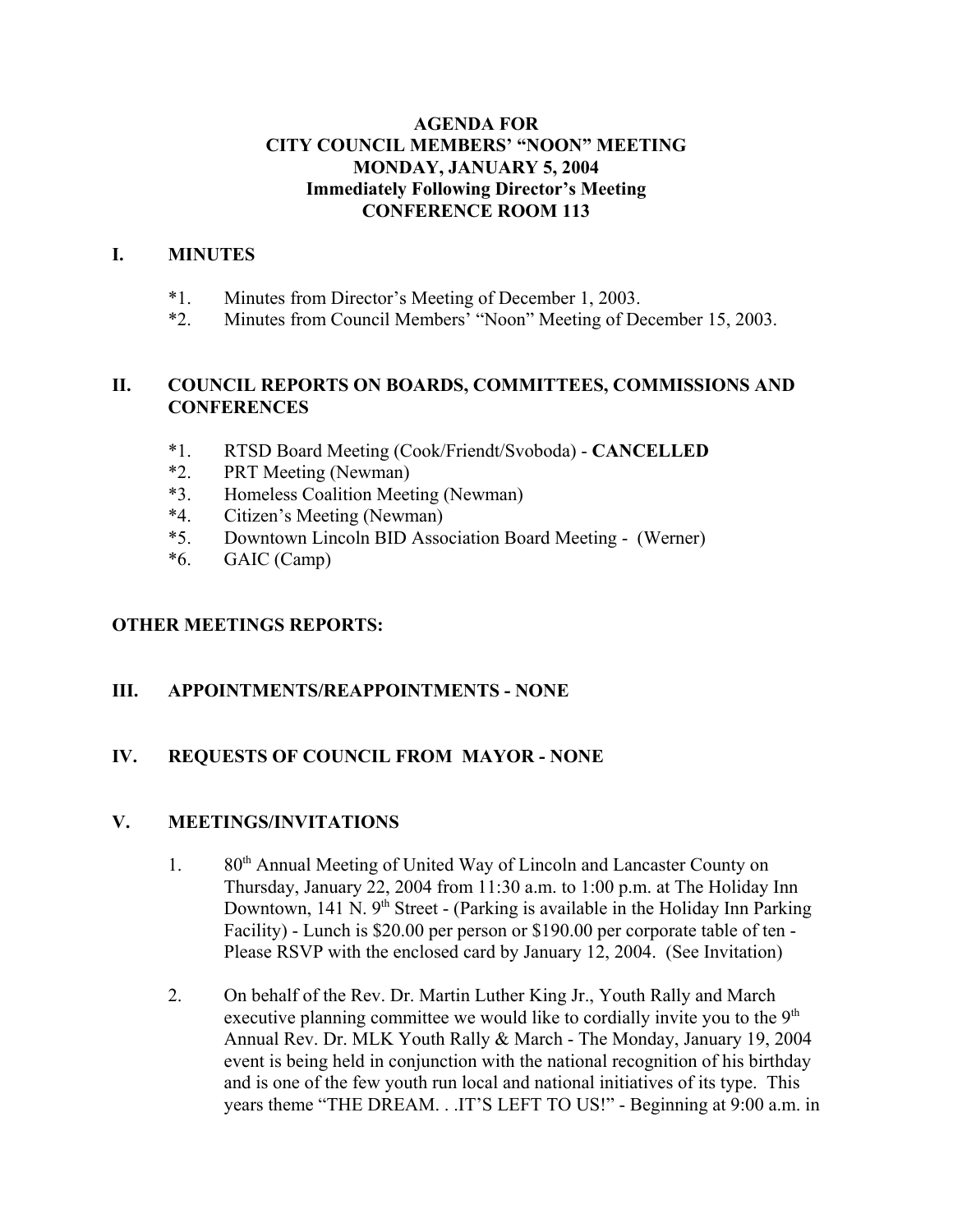the Ballroom of the University of Nebraska-Lincoln, Student Union  $(14<sup>th</sup> &$  "R") -At 10:00 a.m. there will be a march through downtown Lincoln - At about 10:30 a.m. a rally "program" will be held in the East Legislative Chamber of the Nebraska State Capitol- (Peter Ferguson at 441-4664 or by E-Mail) - (See Invitation)

- 3. The 2004 National League of Cities Annual Congressional City Conference in Washington, D.C., on March 5-9, 2004 - (Copy of brochure on file in the City Council Office) (See Brochure for more details).
- 4. The Lincoln Chamber of Commerce invites you to attend the following Ribbon Cutting: - Please RSVP to Tera Pugh at 436-2355 or E-Mail:
	- A.) **CORRECTION DATE:** On The Go (Valentino's new convenience store), 5240 S.  $48<sup>th</sup>$  Street-Suite A, on Monday, January 5, 2004 **Wednesday, January 7, 2004** at 10:00 a.m.
- 5. The Lower Platte River Corridor Alliance (LPRCA) Meeting on Tuesday, January 13, 2004 at 9:30 a.m. at the Lower Platte South Natural Resources District, Conference Room, 3125 Portia Street - (Rodney Verhoeff, 476-2729) (See E-Mail)

## **VI. MISCELLANEOUS**

- 1. Discussion on message from Diane Gonzolas RE: The Lincoln Gridiron Show on April  $26<sup>th</sup>$ , Monday evening, show starting at 7:30 p.m. – (Night Meeting for April -Unable to be changed, Move Night Meeting???) - (See Attached Telephone Message)
- 2. Discussion regarding Agenda Items for the next Joint Meeting of the Lincoln City Council, the Lincoln Board of Education, the Lancaster County Board, and the Mayor and please provide any Agenda Items by Tuesday, January  $13<sup>th</sup>$ . Meeting is scheduled for Tuesday, January 20, 2004 at 7:30 a.m. at the Lincoln Public Schools District Offices, 5901 "O" Street. (Provide Agenda Items to Marilyn Lovelace at 436-1815 or E-Mail) (See Attached Letter)

## **VII. CITY COUNCIL MEMBERS**

#### **VIII. ADJOURNMENT**

## **\*HELD OVER FROM DECEMBER 22, 2003. \*\*HELD OVER FROM DECEMBER 29, 2003.**

ca010504/tjg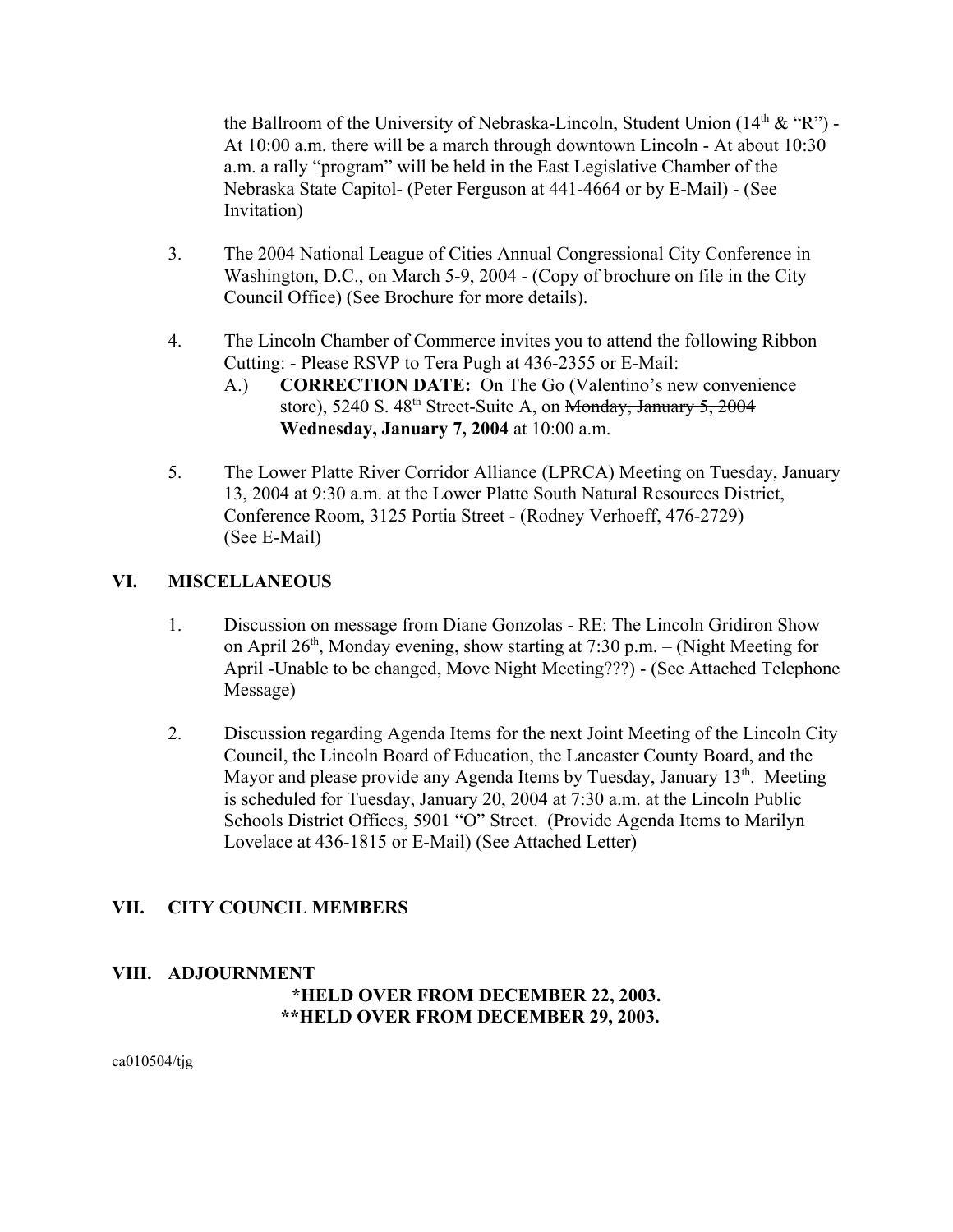# **MINUTES CITY COUNCIL MEMBERS' "NOON" MEETING MONDAY, JANUARY 5, 2003** *CONFERENCE ROOM 113*

*Council Members Present:* Jon Camp, Chair; Terry Werner, Vice-Chair; Jonathan Cook, Glenn Friendt, Annette McRoy, Patte Newman, Ken Svoboda; ABSENT: None

*Others Present:* Mark Bowen, Ann Harrell, Cori Kielty, Mayor's Office; Dana Roper, City Attorney; Joan Ray, Council Secretary; Darrell Podany, Aide to Council Members Camp, Friendt and Svoboda

## **I MINUTES**

- \*1. Minutes from Director's Meeting of December 1, 2003.
- \*2. Minutes from Council Members' "Noon" Meeting of December 15, 2003.

Chair Camp requested a motion to approve the above-listed minutes. Ken Svoboda moved approval of the minutes, as presented. The motion was seconded by Glenn Friendt and the minutes were approved, as presented, by general consensus of the Council Members.

# **II. COUNCIL REPORTS ON BOARDS, COMMITTEES, COMMISSIONS AND CONFERENCES -**

\*1. RTSD (Cook/Friendt/Svoboda) - CANCELLED

\*2. PRT (Newman) - CANCELLED

\*3. HOMELESS COALITION (Newman) Ms. Newman commented that she had attended the meeting, but did not believe there was anything of note to report.

\*4. CITIZEN'S MEETING (Newman) Ms. Newman reported that Carol Connor, [Library Director] came and talked about a variety of different things with which the Libraries are involved, including the very interesting results of their User Survey. It was kind of a "scoop" because they haven't officially released the results; but they had gotten a good idea of what was going on. It was a wonderful presentation and we had about 18 citizens attending.

\*5. DOWNTOWN LINCOLN B.I.D. ASSOCIATION BOARD MEETING - (Werner) Mr. Werner reported that basically, the meeting had been spent with Kent Seacrest talking about Antelope Valley. Mr. Werner thought there had been no new information presented on that issue.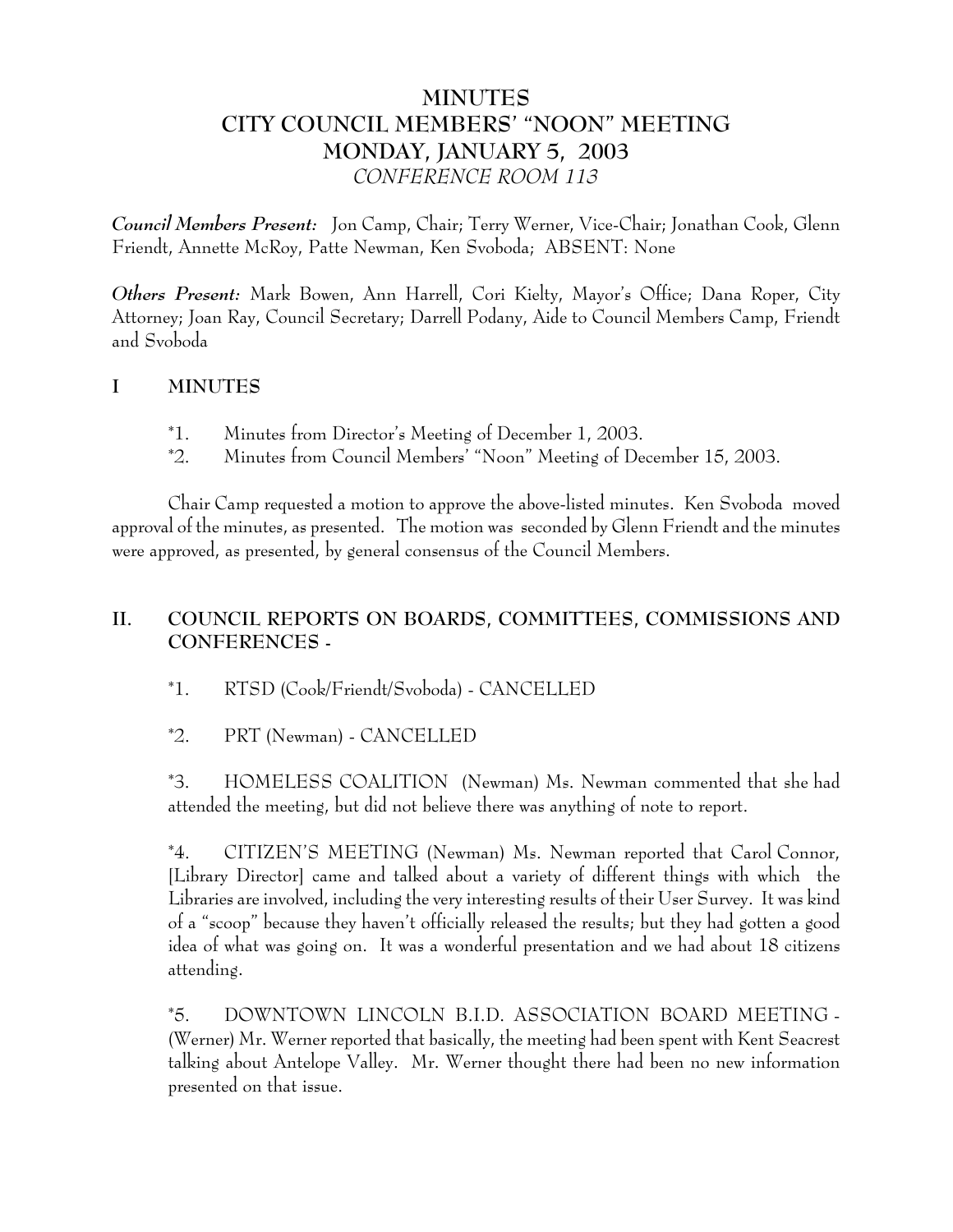Ms. Harrell commented that there had also been an update on the redevelopment plan that is being readied. There wasn't a lot conversation on that. Mr. Camp noted that he had heard many rumors that there is a movement to try to get all the railroad track area changed and have the convention center there. He asked if there were something going on in the City in regard to those issues? Mr. Bowen noted that there has been plenty of talk, but that is why the Convention Study is being led by the Chamber of Commerce. There was a brief discussion on this issue, with no definitive point being reached.

\*6. GAIC (Camp) - No Report

#### OTHER MEETINGS - None

**III. APPOINTMENTS/REAPPOINTMENTS -** Mr. Bowen noted that the Mayor has an LES appointment selection. He did not believe he could say the name yet, but did believe that all the Council Members would be pleased with the name of the nominee. He noted that he would get the name to Council before the day was over. Council unanimously expressed amazement that the nominee would please ALL of the Members. [Laughter]

**IV. REQUESTS OF COUNCIL FROM MAYOR** - Mr. Bowen commented on the SRT Committee which would hold it's initial meeting on January  $T<sup>th</sup>$  at 7:30 a.m. in the Mayor's Conference Room. He noted that all of the Council Members were invited to attend, adding that the meeting should not last more than an hour.

Mr. Bowen informed Council that the Budget Retreat is all set for Thursday, January  $8<sup>th</sup>$ . He commented that there would be two additional items besides Steve Hubka's regular agenda. One would be Kent, Allan and Marvin giving a C.I.P. update. The second would be an update on the Police/Fire Pension. We have a final draft of that now which we will copy to Council so that you can look it over. Mr. Taute will review that for your information. Mr. Friendt asked if the unions would see the information before it was presented to the Council. [They would] Mr. Bowen felt these were issues that are directly related to the budget.

Several suggestions were made as to who would be catering the Retreat, but no definite decision was reached.

**V. MEETINGS/INVITATIONS** - Noted Without Significant Comment.

## **VI. MISCELLANEOUS -**

1. Discussion on message from Diane Gonzolas - RE: The Lincoln Gridiron Show on April  $26<sup>th</sup>$ , Monday evening, show starting at 7:30 p.m. – (This will be an evening meeting and it is unable to be changed. Should Council move its April Night Meeting scheduled for the  $26^{\text{th}}$  in order to allow Council Members to attend the Gridiron Show?) After extensive discussion, it was agreed that re-scheduling the night meeting would be inappropriate. It was felt that changing the agenda schedule would not set a proper precedent. However, it was decided that the issue of Council's night/holiday meeting schedules be placed on the Retreat Agenda for further discussion.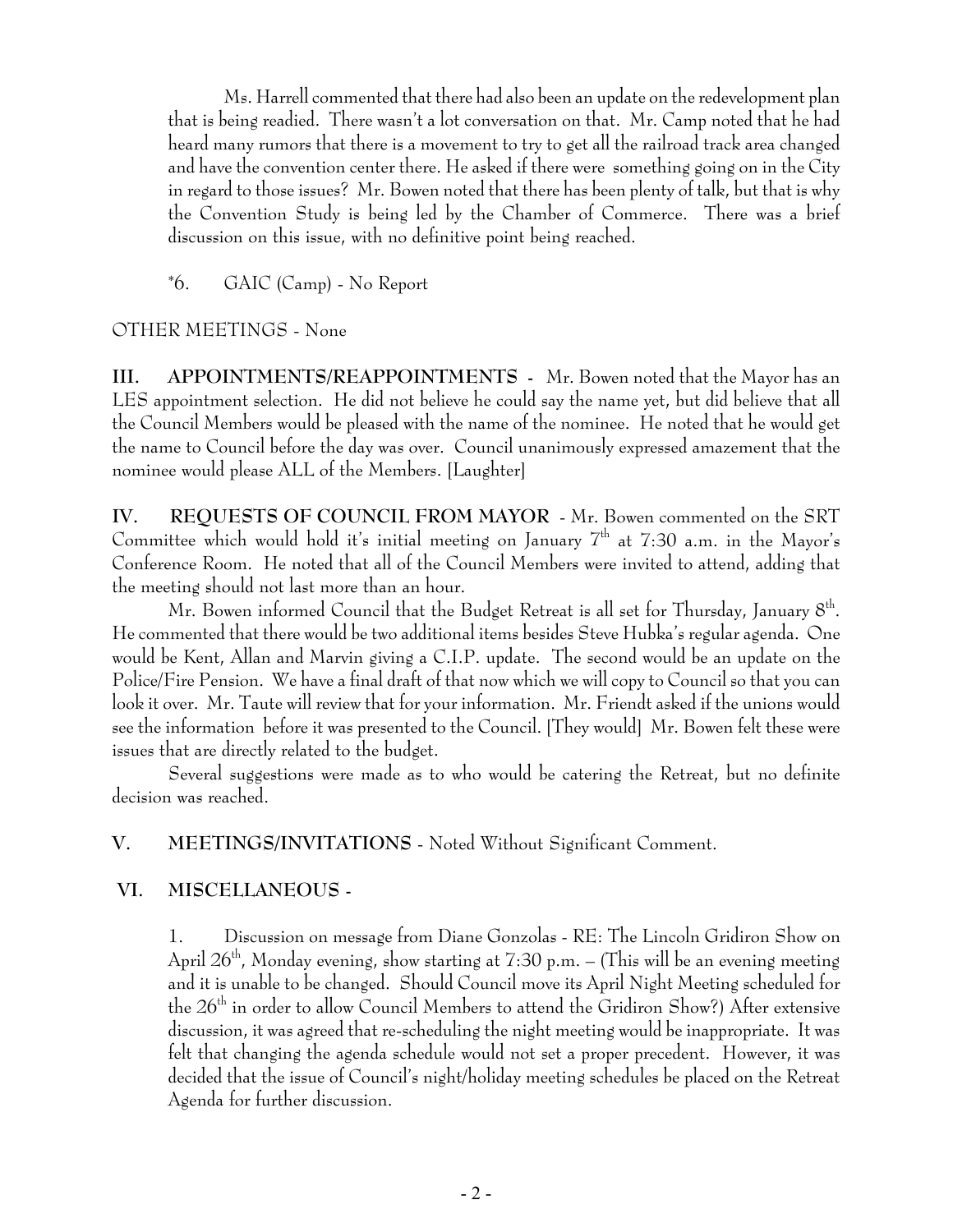2. Discussion regarding Agenda Items for the next Joint Meeting of the Lincoln City Council, the Lincoln Board of Education, the Lancaster County Board, and the Mayor. Please provide any Agenda Items by Tuesday, January  $13<sup>th</sup>$ . Meeting is scheduled for Tuesday, January 20, 2004 at 7:30 a.m. at the Lincoln Public Schools District Offices, 5901 "O" Street. (Provide Agenda Items to Marilyn Lovelace at 436-1815 or E-Mail)

Rather than addressing this request, discussion ensued on scheduling the Special Liquor Permit issue for review and consideration by Council at an appropriate forum. A final determination was that this issue be placed on the January  $12<sup>th</sup>$  "Noon" Agenda for an indepth review with Marvin Krout, Chief Casady and Joel Pedersen in attendance to answer questions and offer expertise. [These gentlemen were notified on January  $5<sup>th</sup>$  of the request for their attendance at that meeting.]

Discussion did reveal that some Council Members would prefer to be included in the legislation process at the beginning rather than at the end, after everything has been decided. Several Council members noted that the Mayor's stance on the issue would be to maintain the 100 foot set-back and eliminate "mitigation" from the permit process. It was noted that Council has the authority to command another committee to review it, or the Council could bring people in for pre-councils on the issue.

Discussion continued on the procedure for changing/amending a proffered ordinance. Council agreed that there were enough questions to warrant further discussion at an appropriate forum. Mr. Svoboda noted that this truly isn't an ILC issue, but a zoning concern. It was at this point that the January  $12<sup>th</sup>$  "Noon" meeting was chosen as the appropriate forum for further discussion.

#### **VII. COUNCIL MEMBERS** -

**JON CAMP** - Mr. Camp noted that the Joint LPS/City/County meeting, scheduled for January  $20<sup>th</sup>$ , has been moved from the Boy Scout Camp to the LPS Administrative Office - Time and date remaining the same. [Tuesday, January  $20<sup>th</sup>$ , 7:30 a.m.]

**JONATHAN COOK** - Mr. Cook noted that at the Council's Formal Meeting on January  $22<sup>nd</sup>$ , there had been a break-down in what we should be doing during our voting session. We should not be calling staff forward and asking questions while trying to make points through that process. We are at a time of voting. We can make our own statements and our own cases - but that should be it. The time for testimony is during the public hearing. We should try to ask our questions then and get everything out at the public hearing. If we have staff questions during the week, we should contact the appropriate staff. But, we should not turn our voting session into an additional public hearing time. Mr. Friendt and Ms. Newman concurred with Mr. Cook's comments. Ms. Newman noted that this is a problem that the Council has condoned for years. She thought the Council needed to pay attention to those formal meeting rules of order. Mr. Werner asked Mr. Roper if it was inappropriate for a Council Member to get a clarification from a Department Head during the voting session. Mr. Roper stated that it is a choice the Council can make.

Mr. Cook stated that it's one thing to ask for a clarification.... Ms. Newman noted that the difference between clarification and questioning staff is that once staff gets up during a voting session, nobody can rebut that. It is unfair to whomever the proponent might be and is, basically, out of order. It is better to have all those things covered in the public hearing phase of the meeting Once we've gone into voting session, unless it's a very, very serious procedural question, staff should not be called up, because no one then has the opportunity [to rebut].